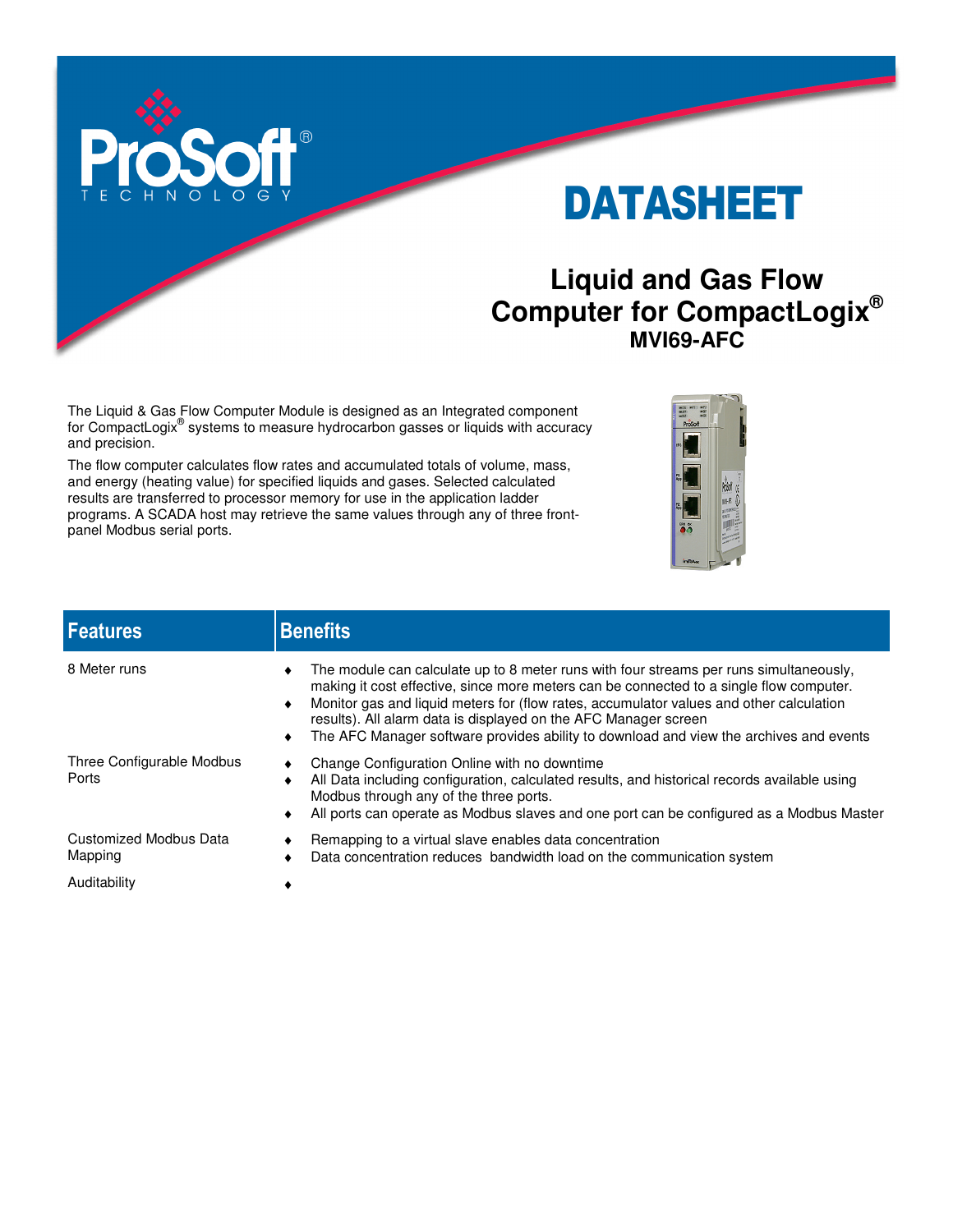# **General Specifications**

- ♦ Single-slot, 1769 backplane-compatible
- ♦ The module is recognized by the processor as an Input/Output module.
- ♦ The included sample ladder logic file is used for data transfer between module and processor.
- Configuration data can be downloaded over Modbus or delivered by user-defined ladder.
- Supports CompactLogix and MicroLogix 1500 LRP Controllers except 1769-L23E-QBFC1B, 1769-L16x, and 1769-L18x

# **Functional Specifications**

The AFC module operates as a powerful flow computer module, augmenting the operation of the CompactLogix® processor by providing a dedicated and accurate set of flow calculations.

- ♦ Calculates flow rates, accumulated volumes, accumulated mass, and accumulated energy
- Calculation results are transferred to processor memory and may also be transferred to a SCADA host using Modbus.
- User configurable, allowing each of the meter runs to be individually set up to meet the specific requirements of an application

#### **Archiving**

- ♦ Supports data archiving and event logging
- Data archiving is available for each meter run, hourly for two days (48 records) and daily for one month (35 records) under default configuration, with optional extended archives up to 1,440 hourly (60 days) and 1,440 daily. The actual number of archives is dependent upon the size set by the user for each archive type.
- ♦ Event logging feature provides storage of up to 1,999 station events.

#### **Configurable Options**

- ♦ User-selectable units for totalizers and flow rates on a per channel basis
- Roll-over value for resettable and non-resettable totalizers for every meter channel
- Process analog input units and ranges (pressure, temperature, differential pressure, density) from analog input modules and pulse inputs from pulse/frequency input modules in a CompactLogix chassis
- Fluid selection provides a choice of several liquid groups or gas measurement, using AGA or ISO calculations.
- Event log reports for all security-sensitive configuration data (for example, orifice diameter) are date and time stamped. This data can be saved to disk for importing into any spreadsheet or printed as a hard copy

### **Modbus Interface**

- ♦ All three Modbus slave ports allow for SCADA communication and can be configured for RTU or ASCII mode.
- Modbus table may be re-mapped as a virtual Modbus slave for user-assigned contiguous register polling by a SCADA master (up to 20,000 registers).
- ♦ One of the three ports can be configured as a Modbus Master port to poll data from remote devices.

# **System Requirements - AFC Manager**

This configuration software is designed for Microsoft Windows 98/NT/2000/XP/Vista/7. Minimum hardware requirements for a Windows 98 system are as listed below. More advanced operating systems have signifigantly higher minimum requirements regardless of AFC Manager minimum requirements.

- ♦ 100 MHz or faster Pentium PC
- ♦ 128 MB RAM
- ♦ DVD drive
- ♦ 100 MB available hard drive space
- ♦ Available RS-232 serial port and null modem cable



# **Additional Products**

**ProSoft Technology® offers a full complement of hardware and software solutions for a wide variety of industrial communication platforms. For a complete list of products, visit our web site at: www.prosoft-technology.com** 

# **Ordering Information**

**To order this product, please use the following:** 

# **Liquid and Gas Flow Computer for CompactLogix®**

**MVI69-AFC** 

**To place an order, please contact your local ProSoft Technology distributor. For a list of ProSoft Technology distributors near you, go to: www.prosoft-technology.com and select** *Where to Buy* **from the menu.**